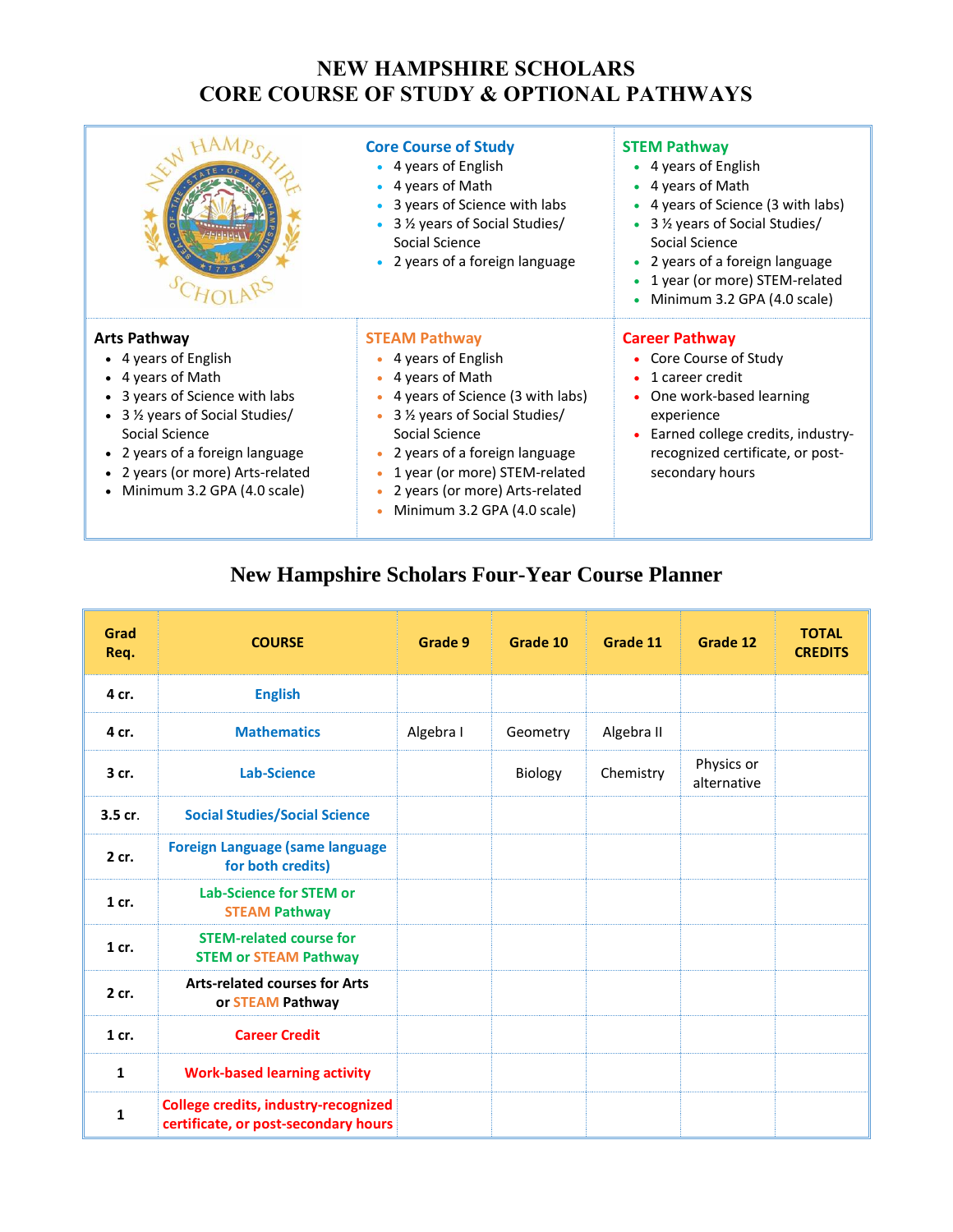

| <b>Student Name</b>                                                         |  | <b>Class of</b> |        |
|-----------------------------------------------------------------------------|--|-----------------|--------|
| Career goal or expected college major:                                      |  | or Undecided    |        |
| New Hampshire Scholars Pathway (circle one, if applicable): STEM Arts STEAM |  |                 | Career |

By signing this planner, the student agrees to complete the New Hampshire Scholars Core Course of Study and optional Pathways listed above. This curriculum supplements the minimum graduation requirements of your high school. The parent/guardian agrees to support their student's efforts.

Please return to the school Guidance Office.

\_\_\_\_\_\_\_\_\_\_\_\_\_\_\_\_\_\_\_\_\_\_\_\_\_\_\_\_\_\_\_\_\_\_\_\_\_\_\_\_\_\_\_\_\_\_\_\_\_

\_\_\_\_\_\_\_\_\_\_\_\_\_\_\_\_\_\_\_\_\_\_\_\_\_\_\_\_\_\_\_\_\_\_\_\_\_\_\_\_\_\_\_\_\_\_\_\_\_

Parent/Legal Guardian Signature Date (mm/dd/yyyy)

Student Signature Date (mm/dd/yyyy)